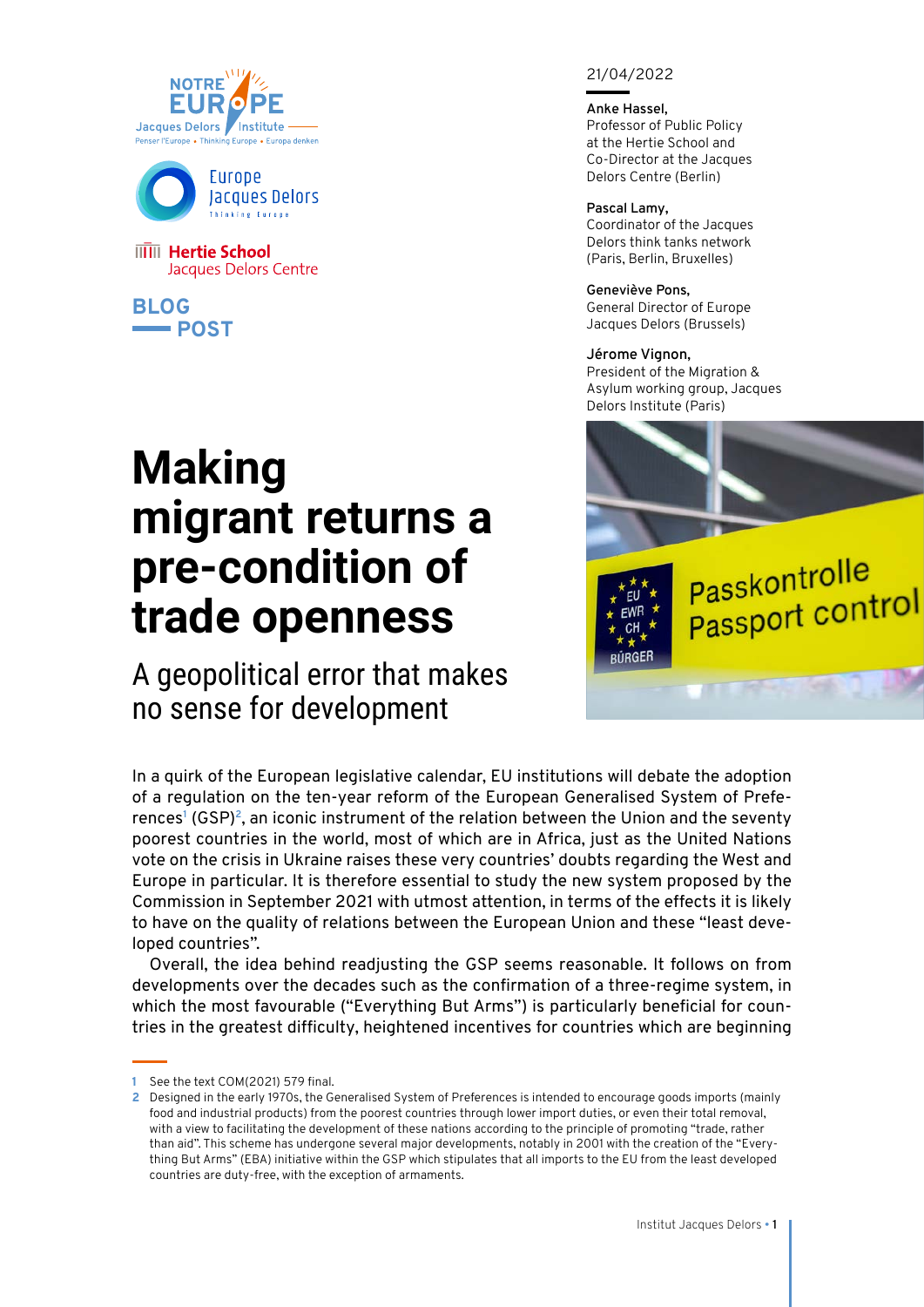to comply with international conventions for sustainable development, fundamental human rights and good governance, and an improved system for checking compliance with these conventions. However, it is surprising to see, for the first time in the GSP's pre-conditions, the criterion of compliance with the European Union's migration policy. **While it is understandable that the EU is gradually consolidating its environmental and human rights requirements because they are related to the production of goods exchanged with the EU, the same cannot be said for the circulation of persons between these countries and Europe.**

In specific terms, article 19 of the draft regulation provides for **the temporary withdrawal of the preferential arrangements of the GSP for countries which do not accept the readmission of their citizens** obliged by an EU Member State to return there**<sup>3</sup>**. This may appear to be a legitimate measure to protect European interests, but in practice this is not the case. On the contrary, this type of provision demonstrates the ambiguity of European migratory protectionism encouraged by populist parties and governments: under the pretext of justice, they stop attempts to organise migratory flows in their tracks and tend to cause harm both for the countries of departure and for European citizens.

In terms of principles, the GSP's conditionality, intended by the Commission to put pressure on returns, does not hold up. The GSP and more specifically the EBA regime**<sup>4</sup>** were designed against the backdrop of a universal and multilateral global system to organise global trade: this concerns the collective management of a common good and the development of trade exchanges. However, the European Union's migration policy is not part of a multilateral framework. The unilateral nature of the EU's migration policy has long been criticised by developing nations, in Africa in particular, which fault it for having been designed solely in the interest of countries of destination, which goes against the announced mutual principles.

Similarly, as the purpose and very often the effect of the GSP entail promoting the development of poor countries by facilitating their gradual integration into world trade, **countries to be penalised by withdrawal of the EBA will have their development further curtailed, to the advantage of "good performers", which will encourage more people to leave via illegal immigration routes.** Some examples are Mali, the two Guineas, Senegal and Afghanistan, countries that are currently reputed to not be very cooperative in terms of return policies. North-American development aid practices marked by political Manichaeism have already proven the harmful nature of their client politics. In following this model, how can one fail to see that the repressive signal given by the EU will be leveraged by its Russian and Chinese opponents to expand anti-Western feeling?

Beyond principles, the trends specific to international migratory movements, and North-South flows in particular, leave us sceptical regarding the efficacy of such a migration pre-requisite being enshrined in the GSP. The poorest countries that are reluctant to cooperate with return policies are also those in which civil society is oppressed, those in which aid is lost in the meanders of corruption: they get by thanks to remittances, to resources sent back to the country by those who have emigrated. It is highly unlikely that the loss of the GSP would be incentive enough to discourage departures, even illegal ones, which subsequently generate these resources.

To some degree, the wording of the European Commission's communication which introduces the GSP's ten-year reform speaks volumes of the uneasiness that we strive to criticise here. The recitals (26 and 27) of the draft regulation highlight the coopera-

**<sup>3</sup>** Art 19, paragraph 2c.

**<sup>4</sup>** *Cf.* note 2.